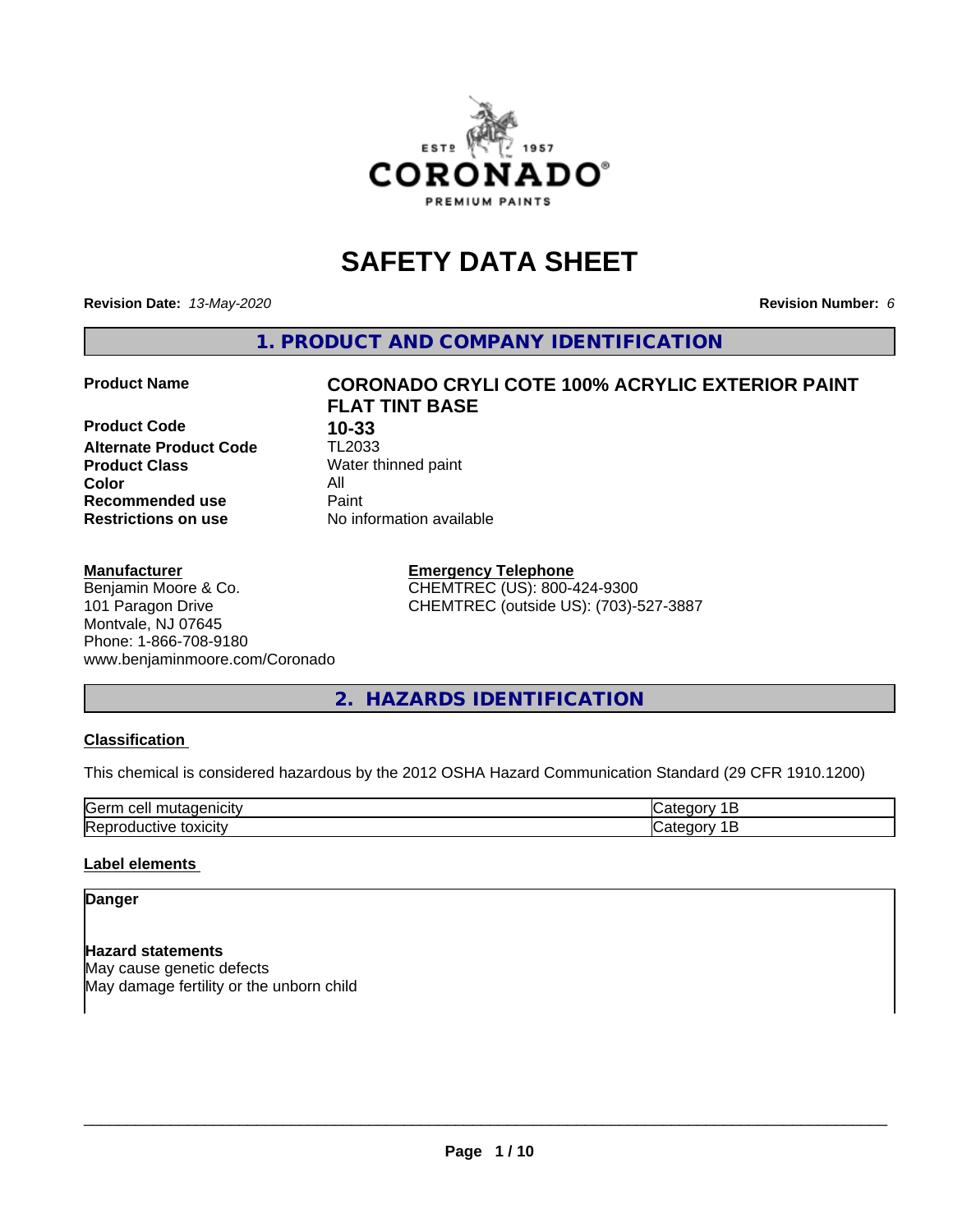

**Appearance** liquid **Odor in the original of the original of the original of the original of the original of the original of the original of the original of the original of the original of the original of the original of t** 

# **Precautionary Statements - Prevention**

Obtain special instructions before use Do not handle until all safety precautions have been read and understood Use personal protective equipment as required

## **Precautionary Statements - Response**

IF exposed or concerned: Get medical advice/attention

# **Precautionary Statements - Storage**

Store locked up

# **Precautionary Statements - Disposal**

Dispose of contents/container to an approved waste disposal plant

### **Hazards not otherwise classified (HNOC)**

Not applicable

#### **Other information**

No information available

# **3. COMPOSITION INFORMATION ON COMPONENTS**

\_\_\_\_\_\_\_\_\_\_\_\_\_\_\_\_\_\_\_\_\_\_\_\_\_\_\_\_\_\_\_\_\_\_\_\_\_\_\_\_\_\_\_\_\_\_\_\_\_\_\_\_\_\_\_\_\_\_\_\_\_\_\_\_\_\_\_\_\_\_\_\_\_\_\_\_\_\_\_\_\_\_\_\_\_\_\_\_\_\_\_\_\_

| <b>Chemical name</b>                         | CAS No.       | Weight-%    |
|----------------------------------------------|---------------|-------------|
| Nepheline syenite                            | 37244-96-5    | $10 - 15$   |
| Titanium dioxide                             | 13463-67-7    | $10 - 15$   |
| Zinc oxide                                   | 1314-13-2     | - 5         |
| Propylene glycol                             | $57 - 55 - 6$ | $-5$        |
| Sodium C14-C16 olefin sulfonate              | 68439-57-6    | $0.1 - 0.5$ |
| Carbamic acid, 1H-benzimidazol-2-yl-, methyl | 10605-21-7    | $0.1 - 0.5$ |
| ester                                        |               |             |

# **4. FIRST AID MEASURES**

| <b>General Advice</b> | If symptoms persist, call a physician. Show this safety data sheet to the doctor in<br>attendance.       |
|-----------------------|----------------------------------------------------------------------------------------------------------|
| <b>Eye Contact</b>    | Rinse thoroughly with plenty of water for at least 15 minutes and consult a<br>physician.                |
| <b>Skin Contact</b>   | Wash off immediately with soap and plenty of water while removing all<br>contaminated clothes and shoes. |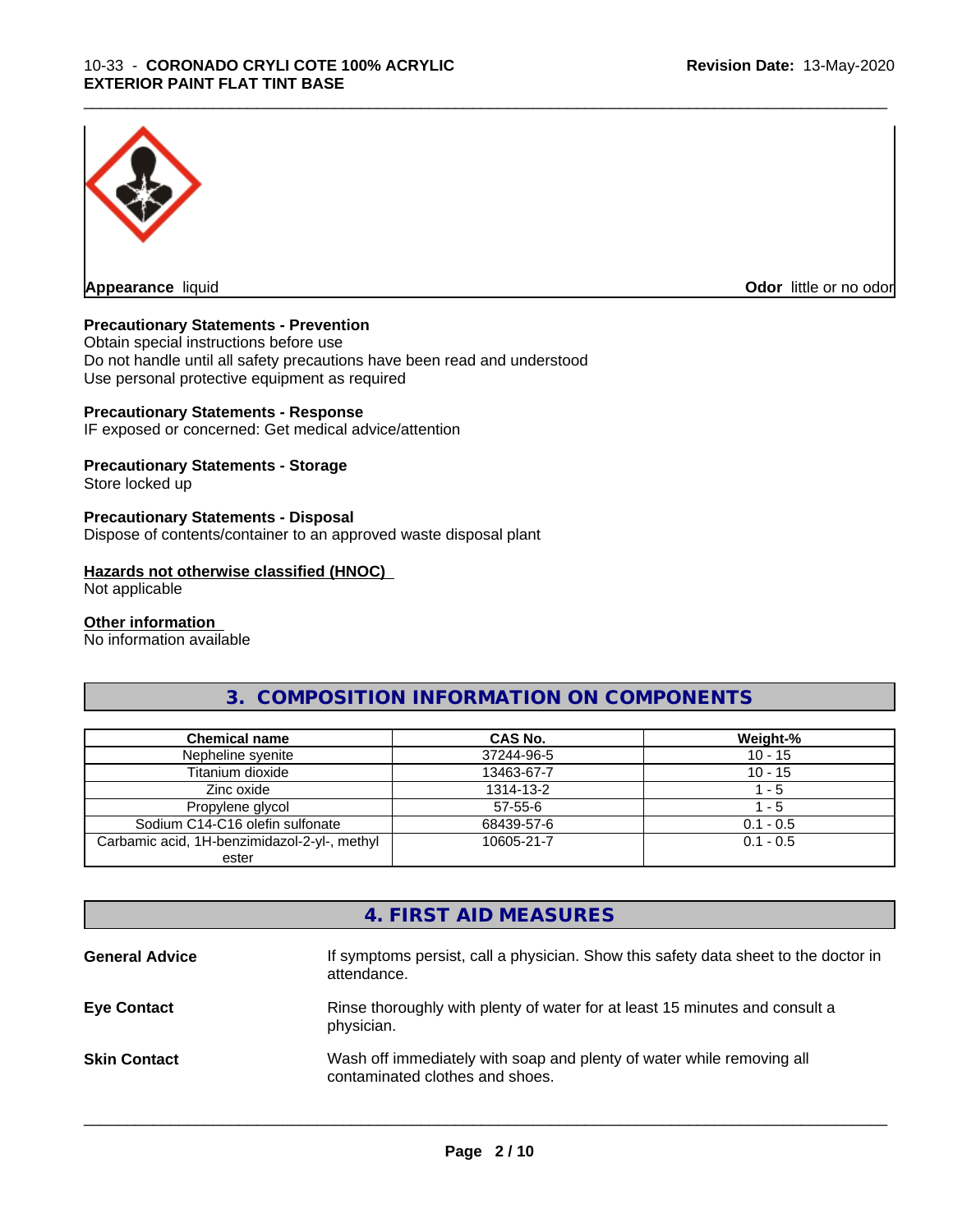| <b>Inhalation</b>                                                                |                                                               | Move to fresh air. If symptoms persist, call a physician.                                                                                    |                                                    |                                                                                                            |  |
|----------------------------------------------------------------------------------|---------------------------------------------------------------|----------------------------------------------------------------------------------------------------------------------------------------------|----------------------------------------------------|------------------------------------------------------------------------------------------------------------|--|
| Ingestion                                                                        |                                                               | Clean mouth with water and afterwards drink plenty of water. Consult a physician<br>if necessary.                                            |                                                    |                                                                                                            |  |
| <b>Most Important</b><br><b>Symptoms/Effects</b>                                 |                                                               | None known.                                                                                                                                  |                                                    |                                                                                                            |  |
| <b>Notes To Physician</b>                                                        |                                                               | Treat symptomatically.                                                                                                                       |                                                    |                                                                                                            |  |
|                                                                                  |                                                               |                                                                                                                                              | 5. FIRE-FIGHTING MEASURES                          |                                                                                                            |  |
|                                                                                  | <b>Suitable Extinguishing Media</b>                           |                                                                                                                                              |                                                    | Use extinguishing measures that are appropriate to local<br>circumstances and the surrounding environment. |  |
| Protective equipment and precautions for firefighters                            |                                                               | As in any fire, wear self-contained breathing apparatus<br>pressure-demand, MSHA/NIOSH (approved or equivalent)<br>and full protective gear. |                                                    |                                                                                                            |  |
| <b>Specific Hazards Arising From The Chemical</b>                                |                                                               | Closed containers may rupture if exposed to fire or<br>extreme heat.                                                                         |                                                    |                                                                                                            |  |
| <b>Sensitivity to mechanical impact</b>                                          |                                                               | No                                                                                                                                           |                                                    |                                                                                                            |  |
|                                                                                  | Sensitivity to static discharge                               |                                                                                                                                              | No                                                 |                                                                                                            |  |
| <b>Flash Point Data</b><br>Flash point (°F)<br>Flash Point (°C)<br><b>Method</b> |                                                               |                                                                                                                                              | Not applicable<br>Not applicable<br>Not applicable |                                                                                                            |  |
|                                                                                  | <b>Flammability Limits In Air</b>                             |                                                                                                                                              |                                                    |                                                                                                            |  |
|                                                                                  | Lower flammability limit:<br><b>Upper flammability limit:</b> |                                                                                                                                              | Not applicable<br>Not applicable                   |                                                                                                            |  |
| <b>NFPA</b>                                                                      | Health: 2                                                     | Flammability: 0                                                                                                                              | Instability: 0                                     | <b>Special: Not Applicable</b>                                                                             |  |
| <b>NFPA Legend</b><br>0 - Not Hazardous<br><b>Clighthe</b>                       |                                                               |                                                                                                                                              |                                                    |                                                                                                            |  |

- Slightly
- 2 Moderate
- 3 High
- 4 Severe

*The ratings assigned are only suggested ratings, the contractor/employer has ultimate responsibilities for NFPA ratings where this system is used.*

*Additional information regarding the NFPA rating system is available from the National Fire Protection Agency (NFPA) at www.nfpa.org.*

# **6. ACCIDENTAL RELEASE MEASURES**

**Personal Precautions** Avoid contact with skin, eyes and clothing. Ensure adequate ventilation.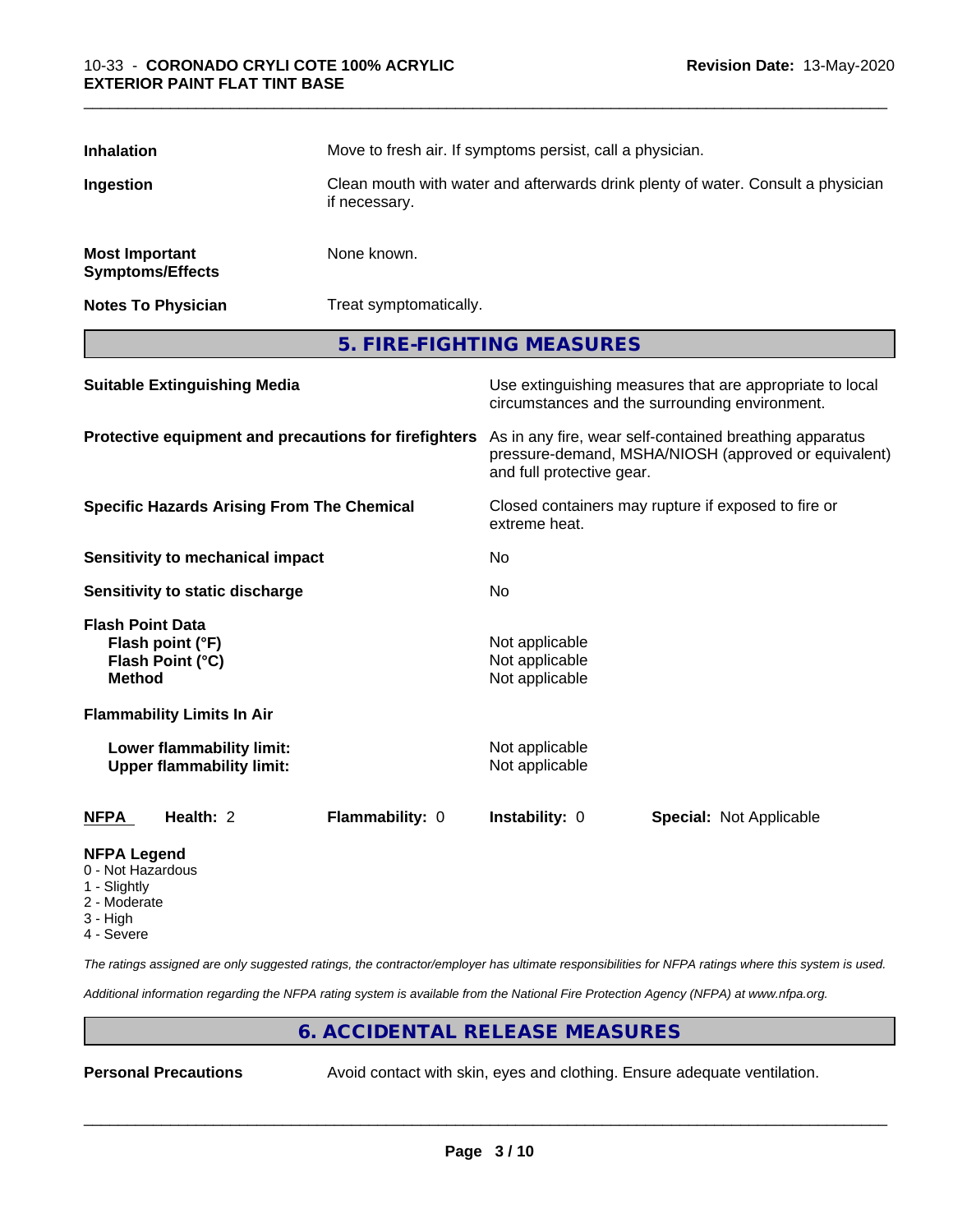| <b>Other Information</b>                                                                                                               | Prevent further leakage or spillage if safe to do so.                                                                                                                            |  |  |
|----------------------------------------------------------------------------------------------------------------------------------------|----------------------------------------------------------------------------------------------------------------------------------------------------------------------------------|--|--|
| <b>Environmental precautions</b>                                                                                                       | See Section 12 for additional Ecological Information.                                                                                                                            |  |  |
| <b>Methods for Cleaning Up</b><br>Soak up with inert absorbent material. Sweep up and shovel into suitable<br>containers for disposal. |                                                                                                                                                                                  |  |  |
|                                                                                                                                        | 7. HANDLING AND STORAGE                                                                                                                                                          |  |  |
| <b>Handling</b>                                                                                                                        | Avoid contact with skin, eyes and clothing. Avoid breathing vapors, spray mists or<br>sanding dust. In case of insufficient ventilation, wear suitable respiratory<br>equipment. |  |  |
| <b>Storage</b>                                                                                                                         | Keep container tightly closed. Keep out of the reach of children.                                                                                                                |  |  |
| No information available<br><b>Incompatible Materials</b>                                                                              |                                                                                                                                                                                  |  |  |

# **8. EXPOSURE CONTROLS/PERSONAL PROTECTION**

# **Exposure Limits**

| <b>Chemical name</b> | <b>ACGIH TLV</b>                                                                                                | <b>OSHA PEL</b>                                |
|----------------------|-----------------------------------------------------------------------------------------------------------------|------------------------------------------------|
| Titanium dioxide     | TWA: $10 \text{ ma/m}^3$                                                                                        | 15 mg/m $3$ - TWA                              |
| Zinc oxide           | STEL: 10 mg/m <sup>3</sup> respirable particulate  <br>matter<br>TWA: $2 \text{ mg/m}^3$ respirable particulate | 5 mg/m <sup>3</sup> - TWA<br>15 mg/m $3$ - TWA |
|                      | matter                                                                                                          |                                                |

### **Legend**

ACGIH - American Conference of Governmental Industrial Hygienists Exposure Limits OSHA - Occupational Safety & Health Administration Exposure Limits N/E - Not Established

| <b>Engineering Measures</b> | Ensure adequate ventilation, especially in confined areas. |
|-----------------------------|------------------------------------------------------------|
|                             |                                                            |

# **Personal Protective Equipment**

| <b>Eye/Face Protection</b>    | Safety glasses with side-shields.                                                                                                                                                                                                                                                                                                                                   |
|-------------------------------|---------------------------------------------------------------------------------------------------------------------------------------------------------------------------------------------------------------------------------------------------------------------------------------------------------------------------------------------------------------------|
| <b>Skin Protection</b>        | Protective gloves and impervious clothing.                                                                                                                                                                                                                                                                                                                          |
| <b>Respiratory Protection</b> | Use only with adequate ventilation. In operations where exposure limits are<br>exceeded, use a NIOSH approved respirator that has been selected by a<br>technically qualified person for the specific work conditions. When spraying the<br>product or applying in confined areas, wear a NIOSH approved respirator<br>specified for paint spray or organic vapors. |
| <b>Llugiana Magauras</b>      | Avoid contact with alin, avec and alathing. Bemove and week conteminated                                                                                                                                                                                                                                                                                            |

- **Hygiene Measures** Avoid contact with skin, eyes and clothing. Remove and wash contaminated clothing before re-use. Wash thoroughly after handling.
	- **9. PHYSICAL AND CHEMICAL PROPERTIES**

**Appearance** liquid **and a limitation of the contract of the contract of the contract of the contract of the contract of the contract of the contract of the contract of the contract of the contract of the contract of the c Odor**<br> **Odor Threshold**<br> **Odor Threshold CODOR CODOR CODOR CODOR CODOR CODOR CODOR CODOR CODOR CODOR CODOR** 

**No information available**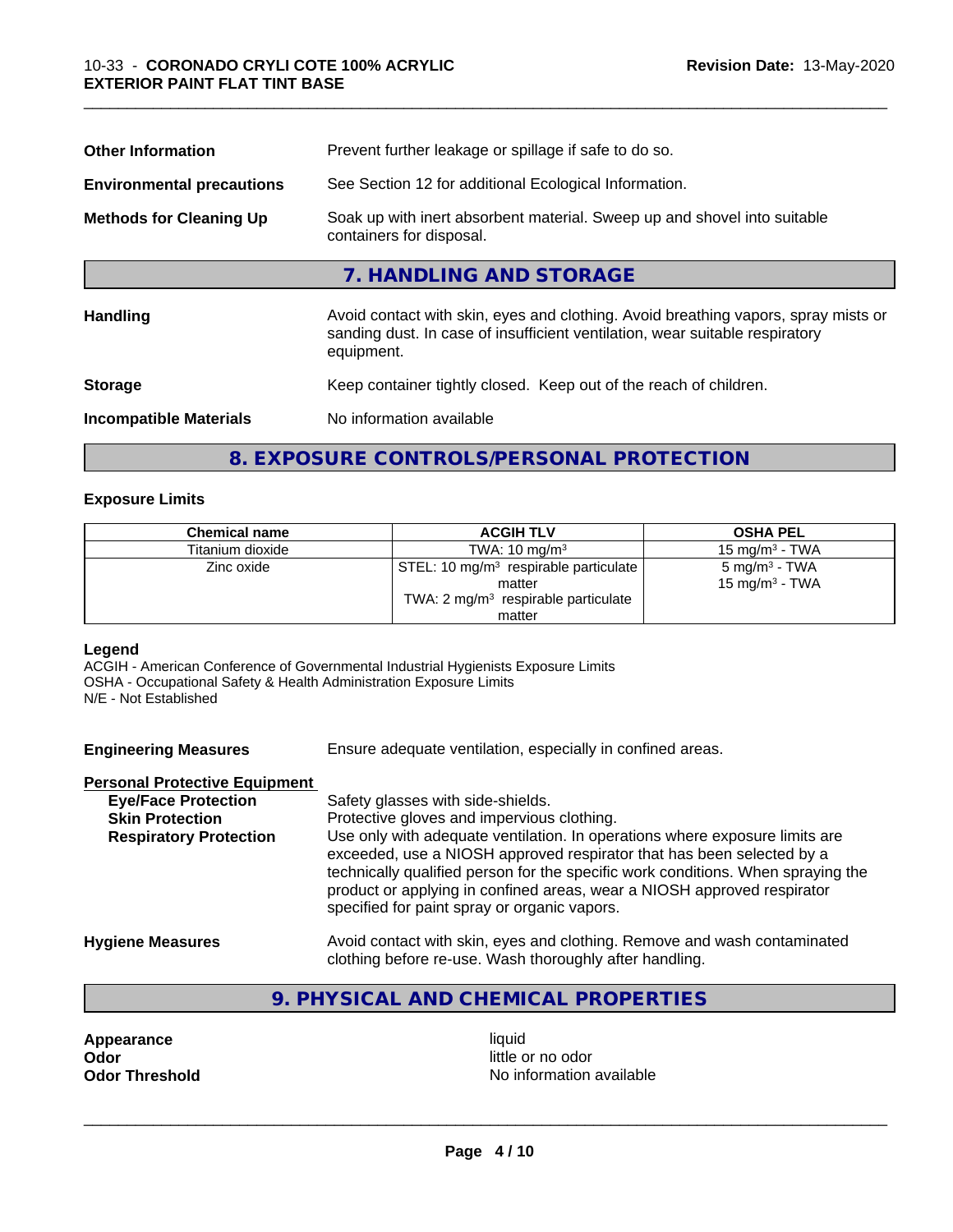**Density (lbs/gal)** 10.7 - 10.8<br> **Specific Gravity** 1.28 - 1.30 **Specific Gravity pH** No information available **Viscosity (cps)** No information available **Solubility(ies)** No information available **Water solubility** No information available **Evaporation Rate** Note 2008 and 2009 No information available **Vapor pressure** No information available in the North American Monte available in the North American available **Vapor density** No information available values and values of  $\alpha$  No information available **Wt. % Solids** 45 - 55 **Vol. % Solids** 30 - 40 **Wt. % Volatiles** 45 - 55 **Vol. % Volatiles** 60 - 70 **VOC Regulatory Limit (g/L)** < 50 **Boiling Point (°F)** 212 **Boiling Point (°C)** 100 **Freezing point (°F)** 32 **Freezing Point (°C)** 0 **Flash point (°F)**<br> **Flash Point (°C)**<br> **Flash Point (°C)**<br> **Not** applicable **Flash Point (°C) Method** Not applicable **Flammability (solid, gas)** Not applicable **Upper flammability limit:**<br> **Lower flammability limit:**<br>
Not applicable<br>
Not applicable **Lower flammability limit:**<br> **Autoignition Temperature (°F)** Not applicable havailable available **Autoignition Temperature (°F)**<br> **Autoignition Temperature (°C)** No information available **Autoignition Temperature (°C) Decomposition Temperature (°F)** No information available **Decomposition Temperature (°C)**<br> **Partition coefficient**<br> **Partition coefficient**<br> **No** information available

**No information available** 

\_\_\_\_\_\_\_\_\_\_\_\_\_\_\_\_\_\_\_\_\_\_\_\_\_\_\_\_\_\_\_\_\_\_\_\_\_\_\_\_\_\_\_\_\_\_\_\_\_\_\_\_\_\_\_\_\_\_\_\_\_\_\_\_\_\_\_\_\_\_\_\_\_\_\_\_\_\_\_\_\_\_\_\_\_\_\_\_\_\_\_\_\_

# **10. STABILITY AND REACTIVITY**

| <b>Reactivity</b>                       | Not Applicable                           |
|-----------------------------------------|------------------------------------------|
| <b>Chemical Stability</b>               | Stable under normal conditions.          |
| <b>Conditions to avoid</b>              | Prevent from freezing.                   |
| <b>Incompatible Materials</b>           | No materials to be especially mentioned. |
| <b>Hazardous Decomposition Products</b> | None under normal use.                   |
| Possibility of hazardous reactions      | None under normal conditions of use.     |

# **11. TOXICOLOGICAL INFORMATION**

# **Product Information**

# **Information on likely routes of exposure**

**Principal Routes of Exposure** Eye contact, skin contact and inhalation.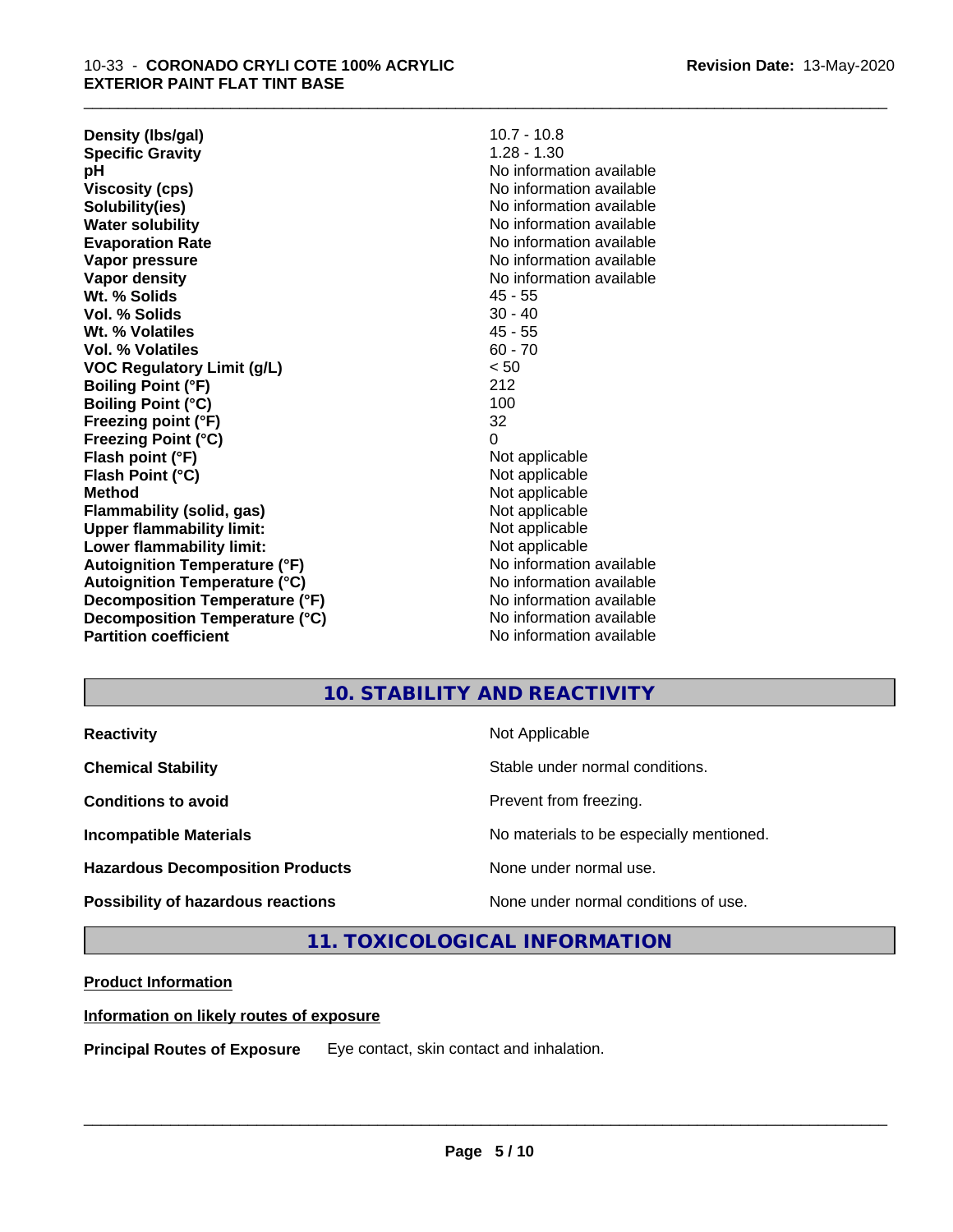| <b>Acute Toxicity</b>           |                                                                                                                 |
|---------------------------------|-----------------------------------------------------------------------------------------------------------------|
| <b>Product Information</b>      | No information available                                                                                        |
|                                 | Symptoms related to the physical, chemical and toxicological characteristics                                    |
| <b>Symptoms</b>                 | No information available                                                                                        |
|                                 | Delayed and immediate effects as well as chronic effects from short and long-term exposure                      |
| Eye contact                     | May cause slight irritation.                                                                                    |
| <b>Skin contact</b>             | Substance may cause slight skin irritation. Prolonged or repeated contact may dry<br>skin and cause irritation. |
| <b>Inhalation</b>               | May cause irritation of respiratory tract.                                                                      |
| Ingestion                       | Ingestion may cause gastrointestinal irritation, nausea, vomiting and diarrhea.                                 |
| <b>Sensitization</b>            | No information available                                                                                        |
| <b>Neurological Effects</b>     | No information available.                                                                                       |
| <b>Mutagenic Effects</b>        | Suspected of causing genetic defects.                                                                           |
| <b>Reproductive Effects</b>     | May damage fertility or the unborn child.                                                                       |
| <b>Developmental Effects</b>    | No information available.                                                                                       |
| <b>Target organ effects</b>     | No information available.                                                                                       |
| STOT - single exposure          | No information available.                                                                                       |
| <b>STOT - repeated exposure</b> | No information available.                                                                                       |
| Other adverse effects           | No information available.                                                                                       |
| <b>Aspiration Hazard</b>        | No information available                                                                                        |

# **Numerical measures of toxicity**

**The following values are calculated based on chapter 3.1 of the GHS document**

| <b>ATEmix (oral)</b>   | 59008 mg/kg   |
|------------------------|---------------|
| <b>ATEmix (dermal)</b> | 1653976 mg/kg |

# **Component Information**

| Chemical name                                                       | Oral LD50                                    | Dermal LD50                                                        | Inhalation LC50 |
|---------------------------------------------------------------------|----------------------------------------------|--------------------------------------------------------------------|-----------------|
| Titanium dioxide<br>13463-67-7                                      | $> 10000$ mg/kg (Rat)                        |                                                                    |                 |
| Zinc oxide<br>1314-13-2                                             | $>$ 5000 mg/kg (Rat)                         |                                                                    |                 |
| Propylene glycol<br>$57 - 55 - 6$                                   | $= 20$ g/kg (Rat)                            | $= 20800$ mg/kg (Rabbit)                                           |                 |
| Sodium C14-C16 olefin sulfonate<br>68439-57-6                       | $= 2220$ mg/kg (Rat)                         | $> 740$ mg/kg (Rabbit)                                             | -               |
| Carbamic acid,<br>1H-benzimidazol-2-yl-, methyl ester<br>10605-21-7 | $>$ 5050 mg/kg (Rat)<br>$= 6400$ mg/kg (Rat) | $> 10000$ mg/kg (Rabbit) = 2 g/kg (<br>$Rat$ = 8500 mg/kg (Rabbit) |                 |

# **Chronic Toxicity**

# **Carcinogenicity**

*The information below indicateswhether each agency has listed any ingredient as a carcinogen:.*

| <b>Chemical name</b>                                                                                                                                                                                                                                         | <b>IARC</b>                    | <b>NTP</b> | OSHA   |  |
|--------------------------------------------------------------------------------------------------------------------------------------------------------------------------------------------------------------------------------------------------------------|--------------------------------|------------|--------|--|
|                                                                                                                                                                                                                                                              | . .<br>2B<br>Possible<br>Human |            | Listed |  |
| <b>The Contract of the Contract of the Contract of the Contract of the Contract of the Contract of the Contract of The Contract of The Contract of The Contract of The Contract of The Contract of The Contract of The Contract </b><br>dioxide<br>l ıtanıum | Carcinogen                     |            |        |  |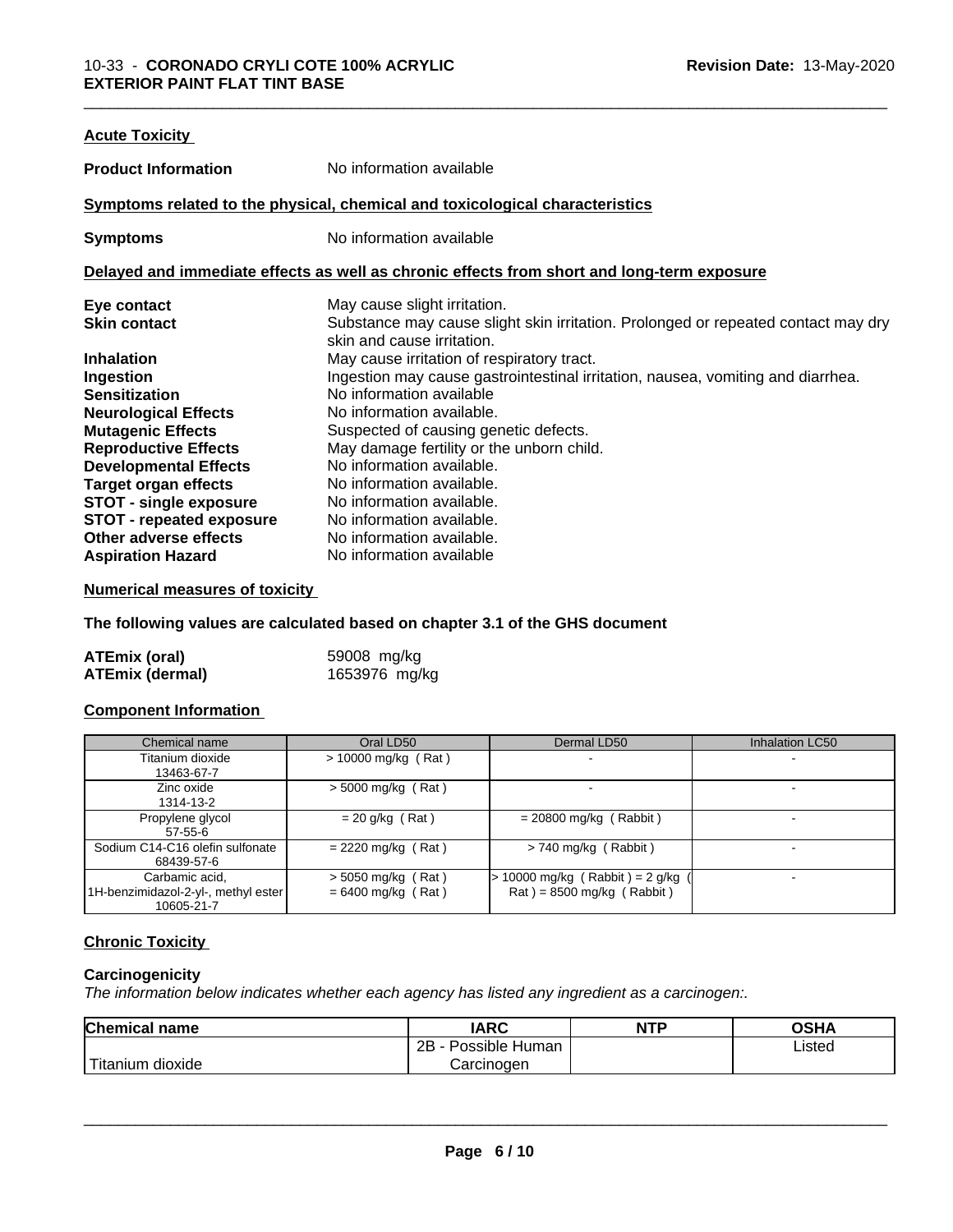• Although IARC has classified titanium dioxide as possibly carcinogenic to humans (2B), their summary concludes: "No significant exposure to titanium dioxide is thought to occur during the use of products in which titanium dioxide is bound to other materials, such as paint."

\_\_\_\_\_\_\_\_\_\_\_\_\_\_\_\_\_\_\_\_\_\_\_\_\_\_\_\_\_\_\_\_\_\_\_\_\_\_\_\_\_\_\_\_\_\_\_\_\_\_\_\_\_\_\_\_\_\_\_\_\_\_\_\_\_\_\_\_\_\_\_\_\_\_\_\_\_\_\_\_\_\_\_\_\_\_\_\_\_\_\_\_\_

### **Legend**

IARC - International Agency for Research on Cancer NTP - National Toxicity Program OSHA - Occupational Safety & Health Administration

**12. ECOLOGICAL INFORMATION**

# **Ecotoxicity Effects**

The environmental impact of this product has not been fully investigated.

# **Product Information**

### **Acute Toxicity to Fish**

No information available

### **Acute Toxicity to Aquatic Invertebrates**

No information available

### **Acute Toxicity to Aquatic Plants**

No information available

### **Persistence / Degradability**

No information available.

# **Bioaccumulation**

No information available.

# **Mobility in Environmental Media**

No information available.

# **Ozone**

No information available

# **Component Information**

# **Acute Toxicity to Fish**

Titanium dioxide  $LC50:$  > 1000 mg/L (Fathead Minnow - 96 hr.) Propylene glycol LC50: 710 mg/L (Fathead Minnow - 96 hr.) Carbamic acid, 1H-benzimidazol-2-yl-, methyl ester LC50: 1.5 mg/L (Rainbow Trout - 96 hr.)

# **Acute Toxicity to Aquatic Invertebrates**

Propylene glycol EC50: > 10000 mg/L (Daphnia magna - 24 hr.) Carbamic acid, 1H-benzimidazol-2-yl-, methyl ester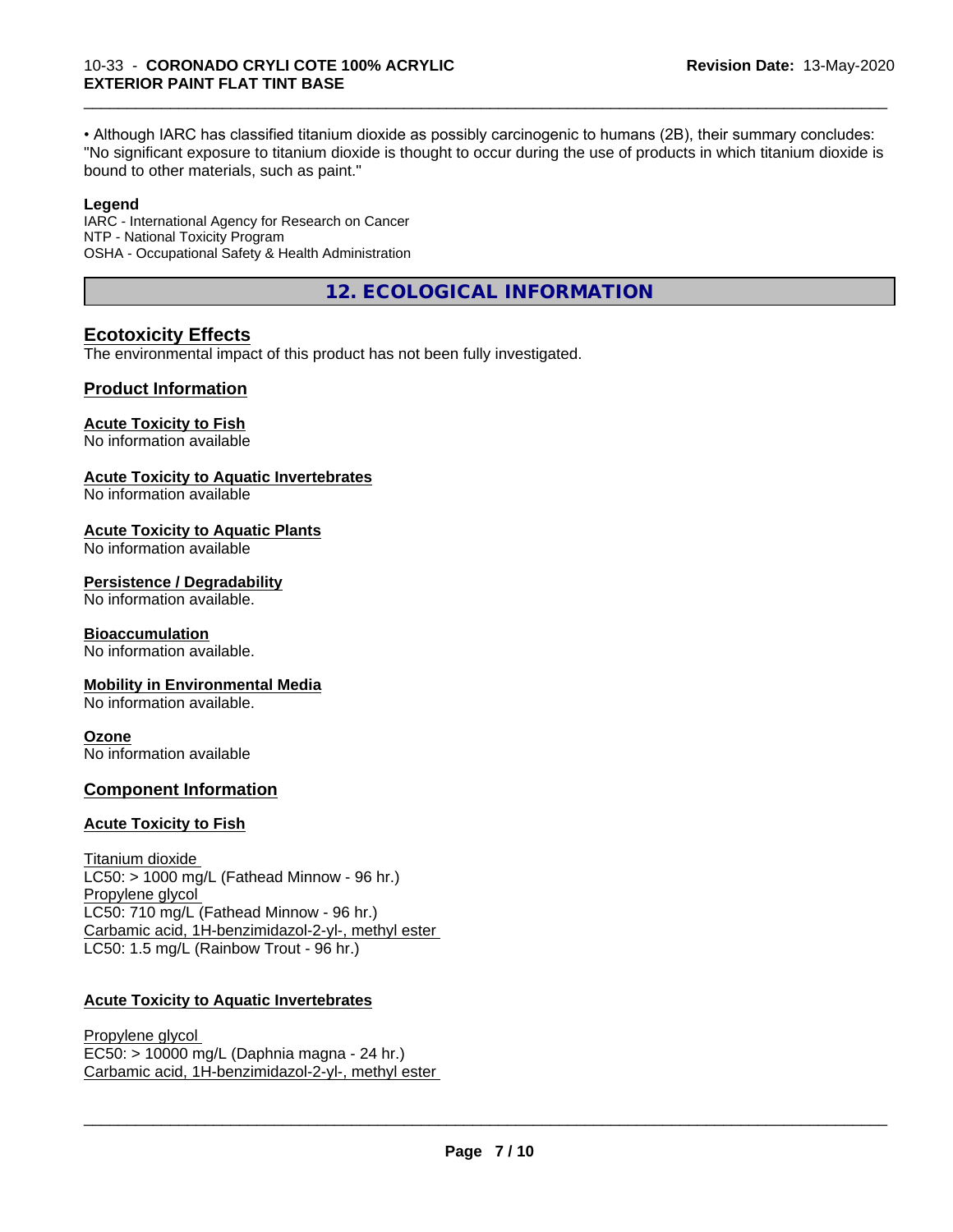LC50: 0.22 mg/L (water flea - 48 hr.)

# **Acute Toxicity to Aquatic Plants**

No information available

|                              | 13. DISPOSAL CONSIDERATIONS                                                                                                                                                                                               |  |
|------------------------------|---------------------------------------------------------------------------------------------------------------------------------------------------------------------------------------------------------------------------|--|
| <b>Waste Disposal Method</b> | Dispose of in accordance with federal, state, and local regulations. Local<br>requirements may vary, consult your sanitation department or state-designated<br>environmental protection agency for more disposal options. |  |
|                              | <b>14. TRANSPORT INFORMATION</b>                                                                                                                                                                                          |  |
| <b>DOT</b>                   | Not regulated                                                                                                                                                                                                             |  |
| <b>ICAO/IATA</b>             | Not regulated                                                                                                                                                                                                             |  |
| <b>IMDG/IMO</b>              | Not regulated                                                                                                                                                                                                             |  |
|                              | <b>15. REGULATORY INFORMATION</b>                                                                                                                                                                                         |  |

\_\_\_\_\_\_\_\_\_\_\_\_\_\_\_\_\_\_\_\_\_\_\_\_\_\_\_\_\_\_\_\_\_\_\_\_\_\_\_\_\_\_\_\_\_\_\_\_\_\_\_\_\_\_\_\_\_\_\_\_\_\_\_\_\_\_\_\_\_\_\_\_\_\_\_\_\_\_\_\_\_\_\_\_\_\_\_\_\_\_\_\_\_

# **International Inventories**

| <b>TSCA: United States</b> | Yes - All components are listed or exempt. |
|----------------------------|--------------------------------------------|
| <b>DSL: Canada</b>         | Yes - All components are listed or exempt. |

# **Federal Regulations**

#### **SARA 311/312 hazardous categorization**

| Acute health hazard               | Nο  |
|-----------------------------------|-----|
| Chronic Health Hazard             | Yes |
| Fire hazard                       | N٥  |
| Sudden release of pressure hazard | Nο  |
| Reactive Hazard                   | N٥  |

#### **SARA 313**

Section 313 of Title III of the Superfund Amendments and Reauthorization Act of 1986 (SARA). This product contains a chemical or chemicals which are subject to the reporting requirements of the Act and Title 40 of the Code of Federal Regulations, Part 372:

| <b>Chemical name</b> | CAS No.   | Weight-% | <b>CERCLA/SARA 313</b>     |
|----------------------|-----------|----------|----------------------------|
|                      |           |          | (de minimis concentration) |
| Zinc oxide           | 1314-13-2 |          |                            |

 $\overline{\phantom{a}}$  ,  $\overline{\phantom{a}}$  ,  $\overline{\phantom{a}}$  ,  $\overline{\phantom{a}}$  ,  $\overline{\phantom{a}}$  ,  $\overline{\phantom{a}}$  ,  $\overline{\phantom{a}}$  ,  $\overline{\phantom{a}}$  ,  $\overline{\phantom{a}}$  ,  $\overline{\phantom{a}}$  ,  $\overline{\phantom{a}}$  ,  $\overline{\phantom{a}}$  ,  $\overline{\phantom{a}}$  ,  $\overline{\phantom{a}}$  ,  $\overline{\phantom{a}}$  ,  $\overline{\phantom{a}}$ 

### **Clean Air Act,Section 112 Hazardous Air Pollutants (HAPs) (see 40 CFR 61)**

This product contains the following HAPs:

*None*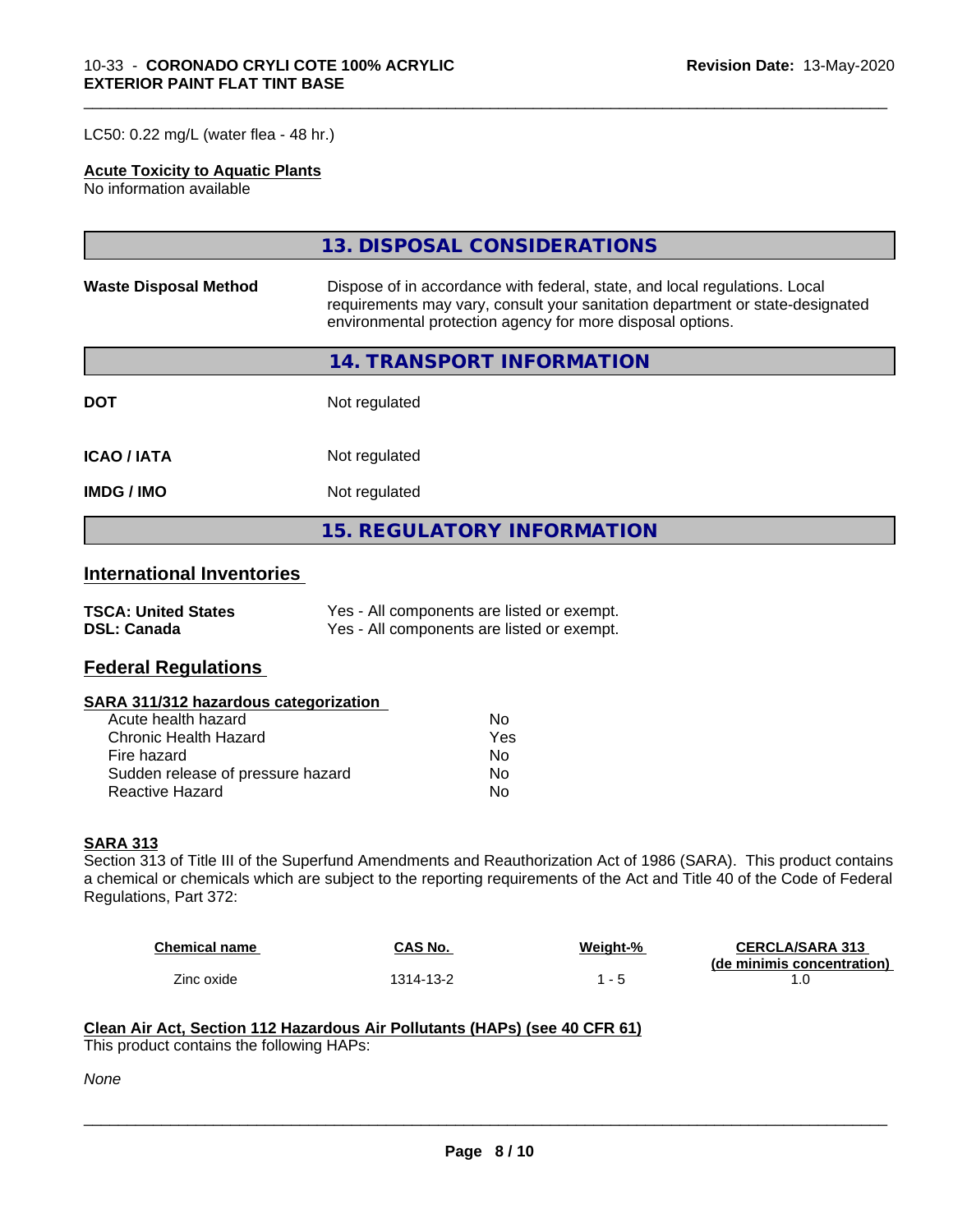# **US State Regulations**

# **California Proposition 65**

**AVIMARNING:** Cancer and Reproductive Harm– www.P65warnings.ca.gov

### **State Right-to-Know**

| <b>Chemical name</b>                  | <b>Massachusetts</b> | <b>New Jersey</b> | <b>Pennsylvania</b> |
|---------------------------------------|----------------------|-------------------|---------------------|
| Titanium dioxide                      |                      |                   |                     |
| Zinc oxide                            |                      |                   |                     |
| Carbamic acid, 1H-benzimidazol-2-yl-, |                      |                   |                     |
| methyl ester                          |                      |                   |                     |

\_\_\_\_\_\_\_\_\_\_\_\_\_\_\_\_\_\_\_\_\_\_\_\_\_\_\_\_\_\_\_\_\_\_\_\_\_\_\_\_\_\_\_\_\_\_\_\_\_\_\_\_\_\_\_\_\_\_\_\_\_\_\_\_\_\_\_\_\_\_\_\_\_\_\_\_\_\_\_\_\_\_\_\_\_\_\_\_\_\_\_\_\_

#### **Legend**

X - Listed

# **16. OTHER INFORMATION**

| HMIS | Health: $2^*$ | <b>Flammability: 0</b> | <b>Reactivity: 0 PPE: -</b> |  |
|------|---------------|------------------------|-----------------------------|--|
|      |               |                        |                             |  |

### **HMIS Legend**

- 0 Minimal Hazard
- 1 Slight Hazard
- 2 Moderate Hazard
- 3 Serious Hazard
- 4 Severe Hazard
- \* Chronic Hazard
- X Consult your supervisor or S.O.P. for "Special" handling instructions.

*Note: The PPE rating has intentionally been left blank. Choose appropriate PPE that will protect employees from the hazards the material will present under the actual normal conditions of use.*

*Caution: HMISÒ ratings are based on a 0-4 rating scale, with 0 representing minimal hazards or risks, and 4 representing significant hazards or risks. Although HMISÒ ratings are not required on MSDSs under 29 CFR 1910.1200, the preparer, has chosen to provide them. HMISÒ ratings are to be used only in conjunction with a fully implemented HMISÒ program by workers who have received appropriate HMISÒ training. HMISÒ is a registered trade and service mark of the NPCA. HMISÒ materials may be purchased exclusively from J. J. Keller (800) 327-6868.*

 **WARNING!** If you scrape, sand, or remove old paint, you may release lead dust. LEAD IS TOXIC. EXPOSURE TO LEAD DUST CAN CAUSE SERIOUS ILLNESS, SUCH AS BRAIN DAMAGE, ESPECIALLY IN CHILDREN. PREGNANT WOMEN SHOULD ALSO AVOID EXPOSURE.Wear a NIOSH approved respirator to control lead exposure. Clean up carefully with a HEPA vacuum and a wet mop. Before you start, find out how to protect yourself and your family by contacting the National Lead Information Hotline at 1-800-424-LEAD or log on to www.epa.gov/lead.

**Prepared By** Product Stewardship Department Benjamin Moore & Co. 101 Paragon Drive Montvale, NJ 07645 800-225-5554